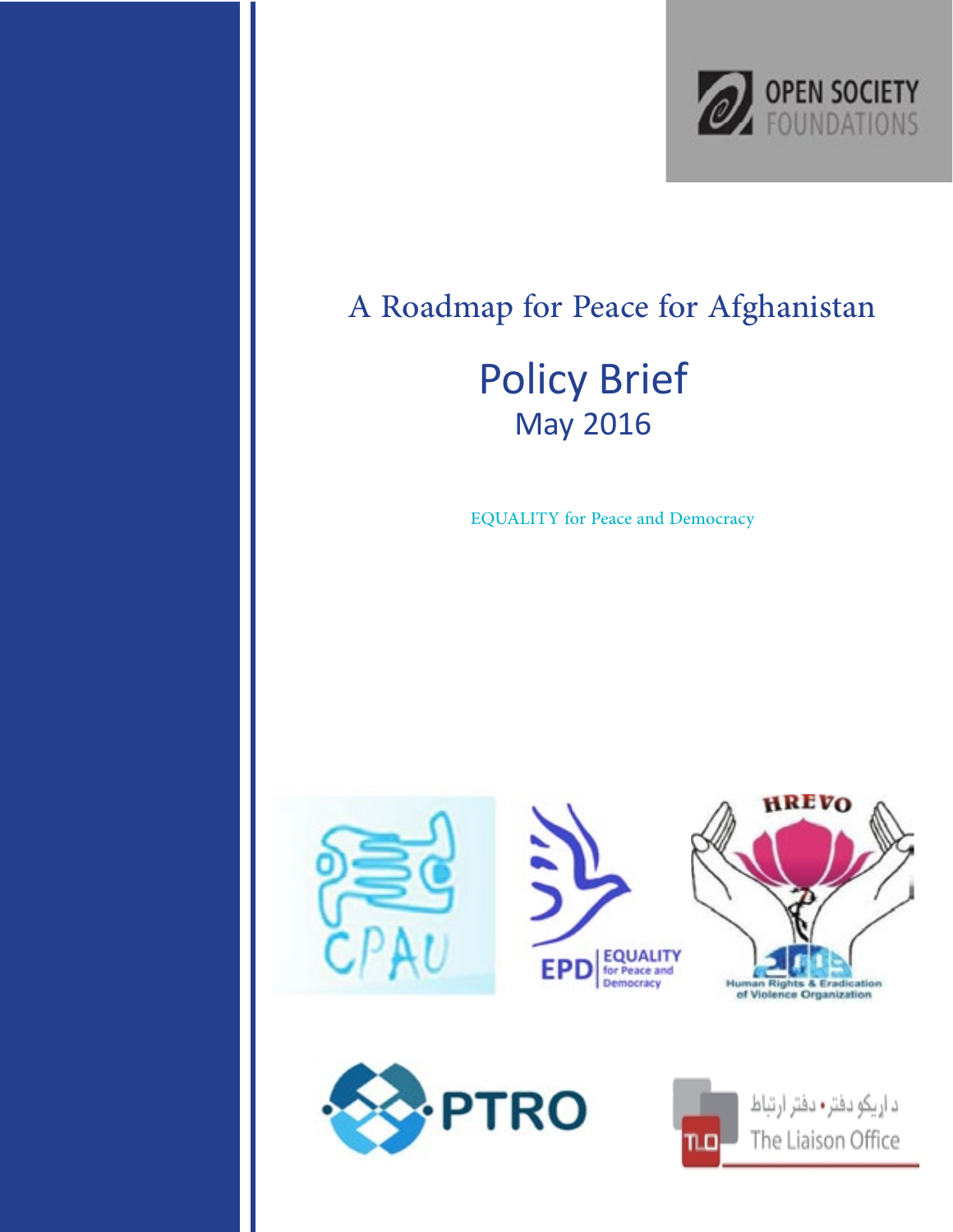# Policy Brief

## Background

The Taliban regime collapsed in 2001, giving rise to a wave of optimism about the country's prospects for wealth and stability. In the years which followed, Afghanistan saw an increase in democratic participation through provincial, parliamentary, and presidential elections, as well as international involvement in military and reconstruction efforts.

Since 2006, the relative security started to follow a declining and deteriorating path, and fighting against the government was intensified by opposition armed groups (AOGs). The Taliban was re-emerging as the main fighting group challenging the legitimacy and authority of the central government in various parts of the .country

The High Peace Council (HPC) was established by the Government of Afghanistan in June 2010, with view to implement the Afghanistan Peace and Reintegration Program (APRP). This marked an effort to enhancing efforts for negotiation and peace talks with opposing fighting groups and in particular with the Taliban. The HPC was initially comprised of 69 members,9 of whom were women.

However, despite its presence in all of the country's 34 provinces, people were not satisfied with the output of the HPC. A lack of transparency in the peace process, exclusivity and merely symbolic nature of the role of women in its decision-making levels were among people's chief concerns.

Against this backdrop, a coalition of Afghan CSOs (CPAU, EPD, HREVA, PTRO and TLO) came together to conduct a nation-wide consultation on the prospects for peace, with the generous support of Open Society Afghanistan (OSA). Consultations took place at the provincial and district level, to capture people's concerns about the APRP, HPC and the peace process in general. The outcome of this was further analyzed through national and international symposia, whose respective findings are summarised in this policy paper.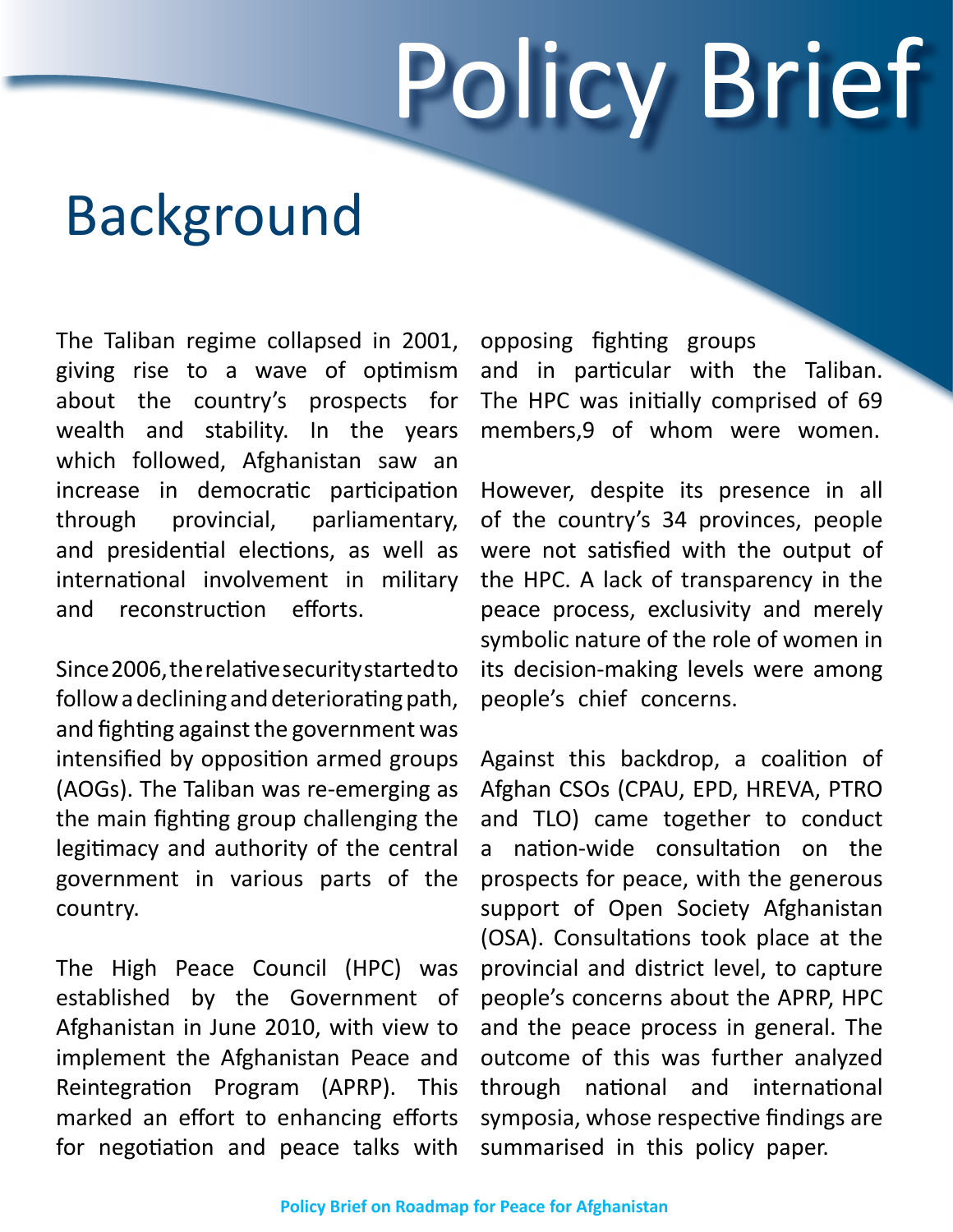As part of the national consultation, over 500 Afghan civil society actors were interviewed, along with 560 subnational APRP officials, peace council members and reintegrated fighters. The diversity of experience among the sample group offered an insight into how APRP has worked in practice at all levels of society.



However, despite the diversity of participants, there were key issues upon which there was a surprising degree of consensus. By and large all interviewees were in support of regional dialogue and outreach, urging the National Unity Government (NUG) to enhance efforts to involve the Taliban and neighboring countries in discussions. At the same time, while there was greater awareness as to the APRP than any of the preceding initiatives, there was also general confusion about the status of the program  $-$  its current objectives, its role in regional talks, and its future under the NUG. Participants were concerned about the lack of transparency and credibility of the APRP, despite believing in the peace process more generally. Perhaps for this reason, consultation found strong support for reforming the High Peace Council and Provincial Peace Committees, to curb what interviewees regarded as widespread corruption and a lack of impartiality.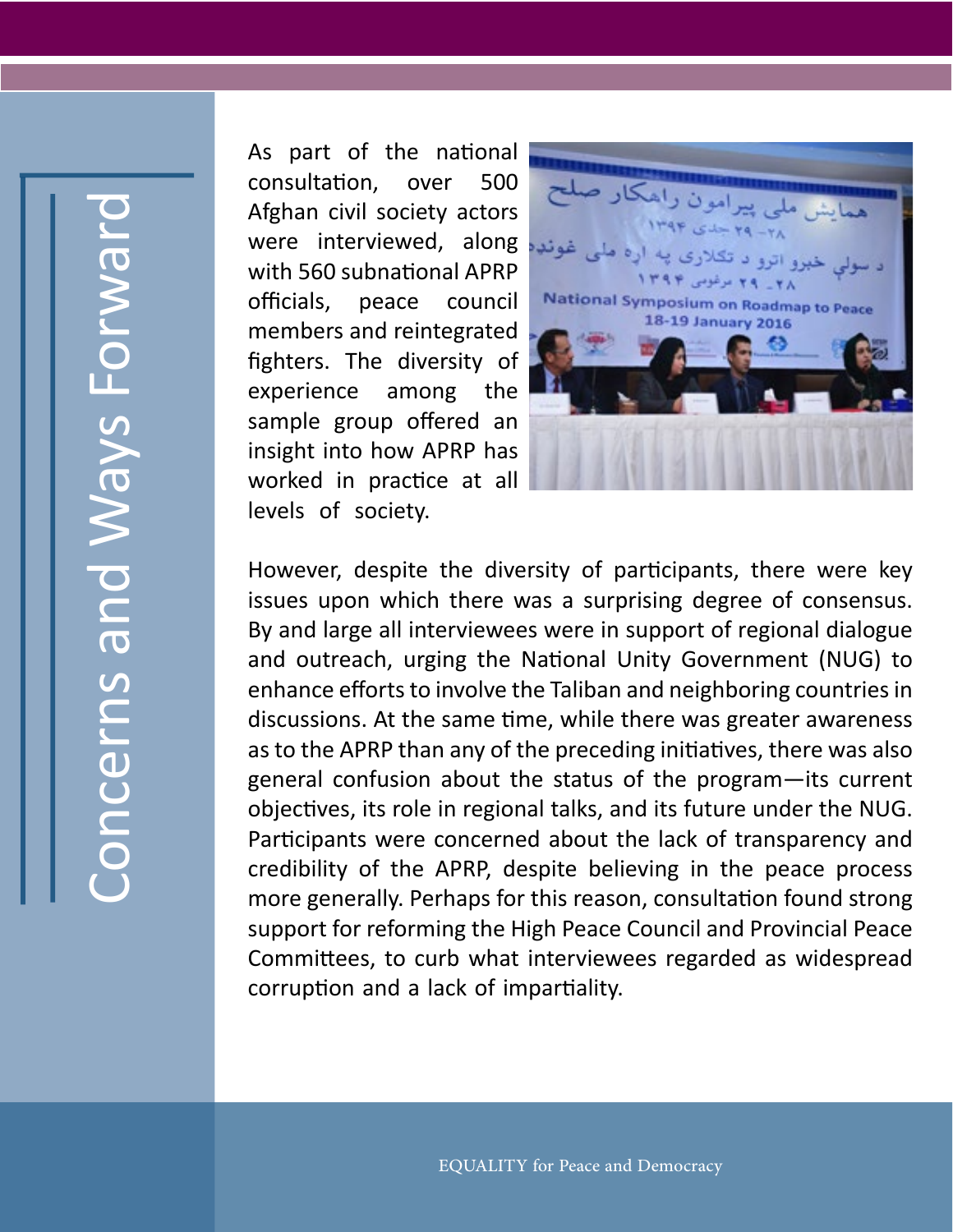#### **National Symposium** on the Roadmap to Peace

In January 70, 2016 peace activists and civil society representatives from all Afghan provinces attended the National Symposium on the Roadmap to Peace. Half of those in attendance were women, and the input of the audience and speakers were incorporated into the findings of subsequent Roadmap .publications

The resolution of the National Symposium, agreed upon by all participants, proposed the following measures to the National Unity Government of Afghanistan to consider as critical steps for the Roadmap to Peace:

- To focus on thorough and comprehensive reforms in the structure and peace strategy of the High Peace Council;
- To dismantle and disarm illegal armed groups, while creating reliable job opportunities for former militants to





facilitate their integration into the peace ;process

- To effectively enhance its efforts in fighting extremisms and radical ideologies being waged by religious 'Madrassas' and the infiltration of foreign fighters;
- To further strengthen good governance and outreach to rural populations, in terms of social services, facilities and accessibility to education and employment opportunities;
- To support and protect civil society institutions' involvement in peace processes and talks, and;
- To consolidate its cooperation with regional countries and the international community in enhancing efforts for peace and stability in Afghanistan.

As well as informing the regional symposium, which brought together experts at an international level, the above findings offer guidance to CSOs working on grassroots advocacy. They shed light on the key aspects of peace where local interviewees were keen to see progress, and confirm the continued appetite for dialogue and cooperation as a means of overcoming the conflict.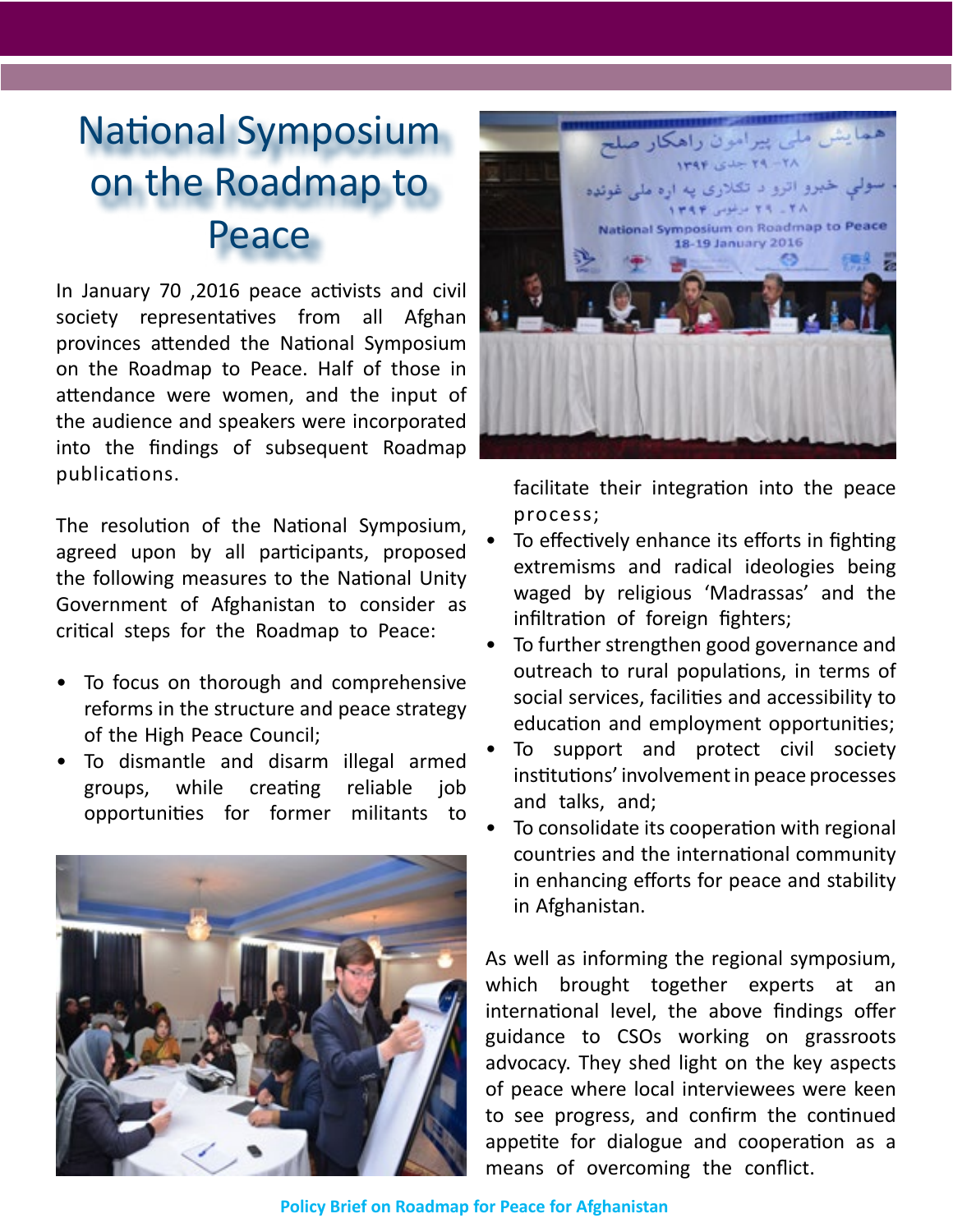#### **Regional Symposium** on the Roadmap to Peace

The findings of the research and suggestions made by the national symposium were shared with regional and international experts through a Regional Symposium on the Roadmap to Peace in Afghanistan. The event was once again made possible by the Open Society Afghanistan (OSA), and through together experts from such countries as Pakistan, India, Tajikistan, Turkey, Germany, and the UK over 29-28 March 2016).

The two-day discussions of the Regional Symposium were focusing on the nature of the conflict in Afghanistan, the complementary roles of Track 1.5/II in enhancing peace efforts in the South Asian region, the impact of peace in Afghanistan





on regional security and the mediatory role of the UN or OIC in the conflict.

Once again, despite the impressive diversity of the assembled experts, there was some agreement as to underlying principles that should inform the peace process. First, there was strong consensus that the blame game, particularly directed at Pakistan, was not productive when it comes to discussions between nations in the region. Moreover, many of the experts spoke of the importance of people-to-people diplomacy, and its ability to build trust and cooperation in a setting which is unrestricted by official protocol. Finally, there was agreement as to the interconnected nature of the region, and the likelihood that peace in Afghanistan would positively impact on the prosperity of South Asia as a whole. As such, experts argued that neighbouring nations should recognise that their own interests are in fact tied up with the stability of Afghanistan .itself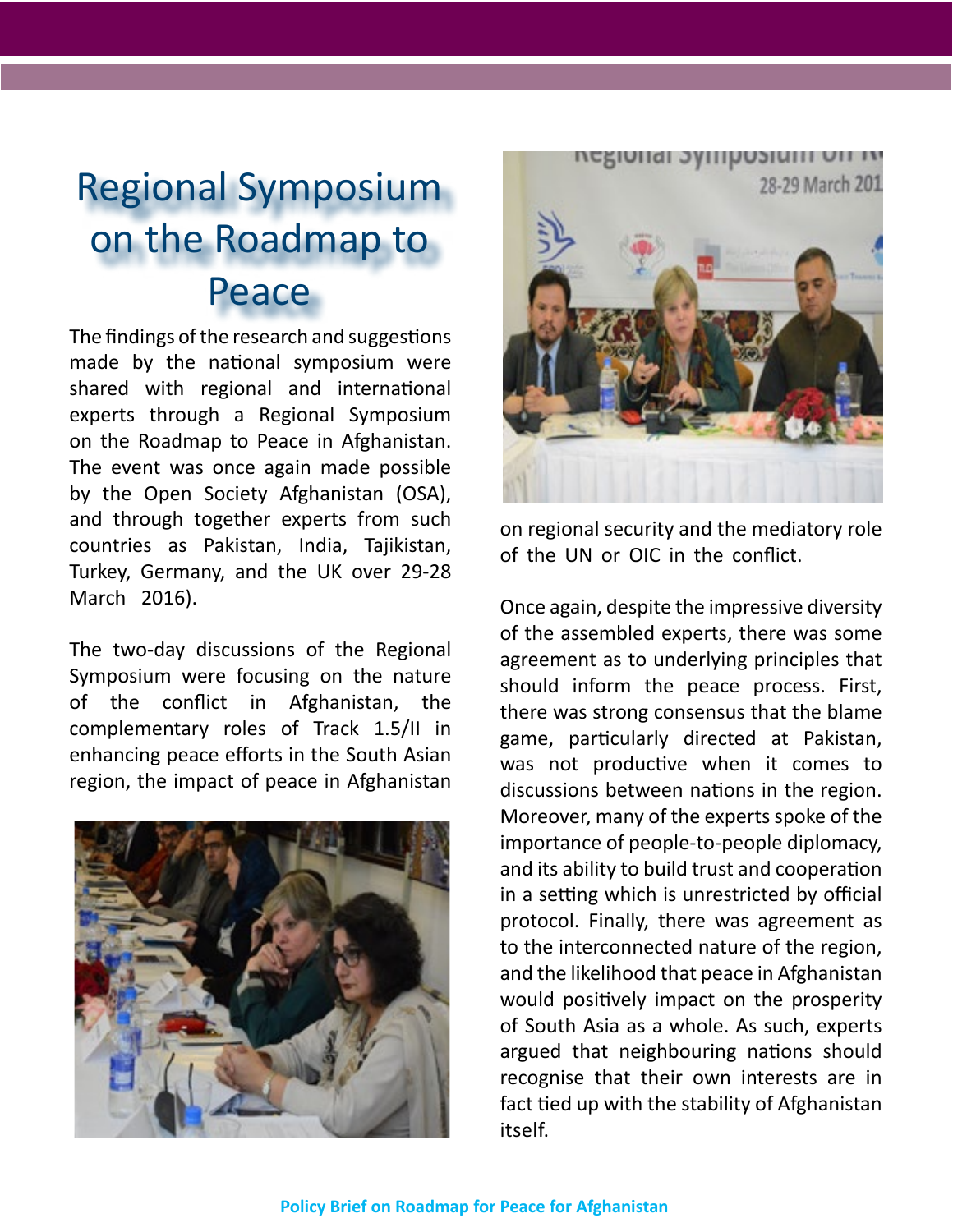## Regional Symposium on the Roadmap to Peace



Key recommendations from the Regional Symposium were as follows:

- Lessons can be learnt from the Tajik peace process, historically one of the most successful peace negotiations of all time, in which the Government of Afghanistan played a key role. In contrast to the current "security first" approach to the intervention in Afghanistan, peace-brokers should recognise that any Taliban foothold would be devastating to the region, that dialogue must be inclusive and that a political settlement would be essential. A more inclusive approach to dialogue, incorporating civil society groups, can reduce the danger that the state actors brought to the negotiation table, and Taliban are given legitimacy as one of the only non-
	- Beyond their role in negotiations, civil society must be supported in their efforts to educate local people, and to act as watchdogs where development efforts are failing.

give a voice in the vulnerable "silent majority".

- Regionally, there is need for enhanced economic cooperation between Afghanistan, India and Pakistan. This would help to build the stake these countries have in achieving a region-wide stability, and to provide the jobs and prosperity that can act as a powerful local incentive for peace.
- Because of the strong regional dimension to the conflict, the intervention of an international and well-regarded entity should be looked to with view to mediating negotiations. For this, attendees considered the UN the most reliable player, with the OIC perhaps lacking in peace mediation experience.